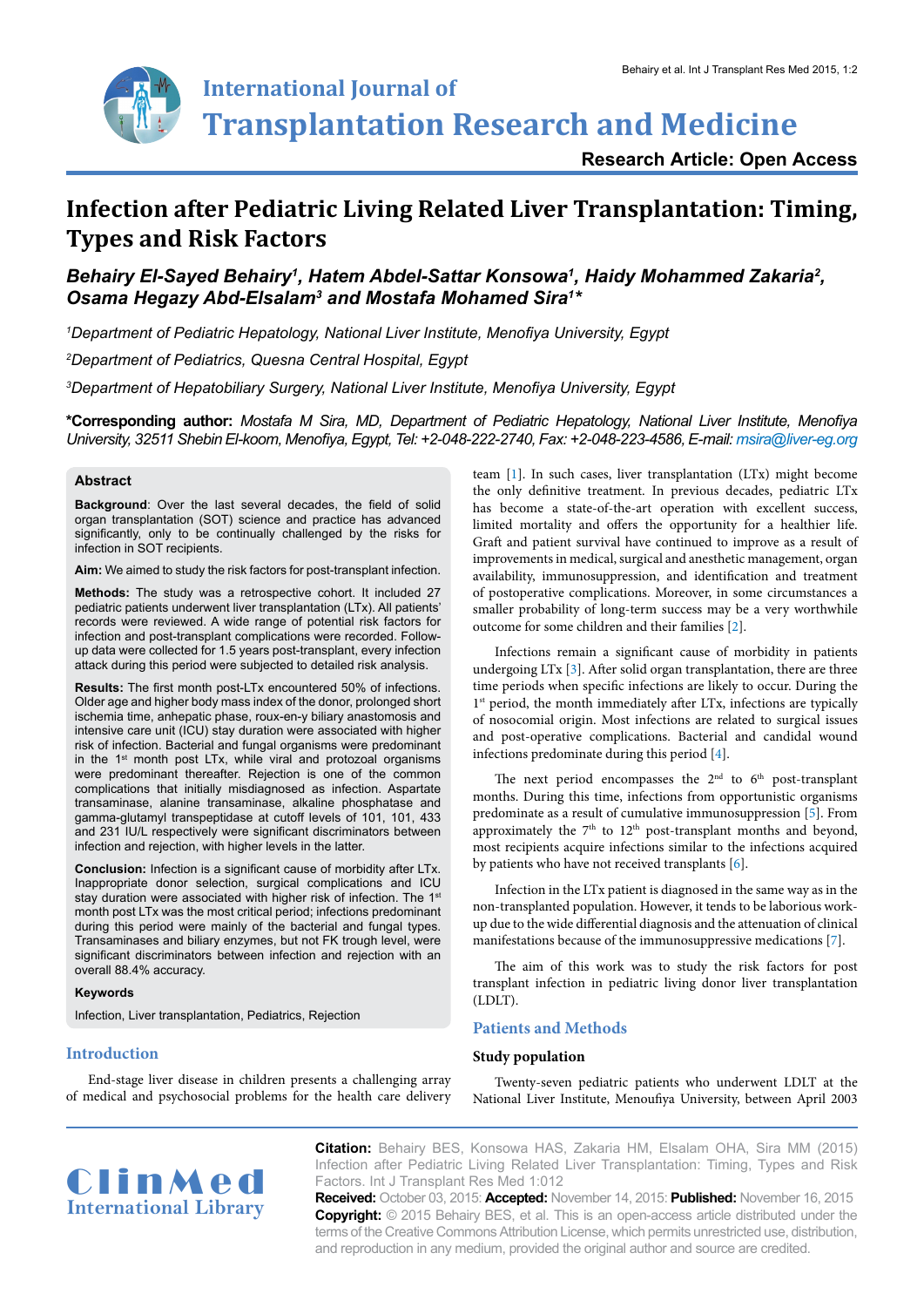and June 2011 were enrolled in this study. They were 13 (48.1%) males and 14 (51.9%) females. Their age ranged from 0.7 to 17.8 years (mean 5.3  $\pm$  5.4). Etiological diagnoses of the transplanted patients were 11 (40.7%) with biliary atresia (BA), 5 (18.5%) with familial progressive intrahepatic cholestasis (PFIC), 3 (11.1%) with venous outflow obstruction, 2 (7.4%) with chronic hepatitis C virus (HCV), 2 (7.4%) with congenital hepatic fibrosis, two (7.4%) with hepatic malignancy, one (3.7%) with Wilson disease and one (3.7%) with cryptogenic liver cirrhosis. One of the 27 patients died on the 2nd post-operative day from primary graft non-function, so he was not included in the analysis of infection attacks.

#### **Data collection**

The study was a retrospective cohort. All patients' records were reviewed, including the entire medical and nursing staff records, the medical prescriptions, laboratory and radiological reports. Events such as infections, allograft rejection and post-transplant complications were listed. Follow-up data were collected for 1.5 years post-transplant. This time period was chosen for the purposes of the detailed risk analyses for infections as they represent the peak period for the development of different types of infections [[8](#page-5-7)]. A wide range of potential pre-LTx and post-LTx recipient risk factors, donor and surgical risk factors ([Table 1\)](#page-1-0) were selected to be evaluated in a risk analysis for the occurrence of infection.

Routine ultrasound and laboratory investigations as complete blood count, liver function tests, renal function tests and viral markers were performed pre-LTx, two weeks post-LTx and upon every infection attack.

The LTx recipient has been suspected to have an infection attack if there were clinically evident symptoms and signs of infection as fever, cough, diarrhea or painful micturition with evident elevated total leukocyte count, elevated liver enzymes or elevated C-reactive protein (CRP). Diagnosis of infection was confirmed by positive culture of specimen taken from the infection site or positive viral markers. During the regular follow-up visits, patients were routinely checked for CRP and complete blood count. Those with elevated total leukocytes count and/or positive CRP were scheduled for blood, urine and stool cultures. Those with positive culture results in absence of clinical manifestations were defined as having subclinical infection. The LTx recipient has been suspected to have a rejection attack if he developed fever, malaise, right upper quadrant and right flank pain, jaundice, clay-colored stool, hepatomegaly and increased ascites accumulation after exclusion of other causes (as infection), associated with elevated serum transaminases, alkaline phosphatase (ALKP) and bilirubin levels. Rejection was suspected also if no satisfactory response to culture guided antibiotic and antifungal therapy or specific antiviral therapy occurred. Diagnosis was confirmed by liver biopsy.

One of the shortcomings of our study is that some data were missing from the patients' files and some surgical and ICU techniques have changed throughout the period of the study. Another limitation is that a number of risk factors couldn't be examined based on the available records e.g. preoperative antiseptic showering, the type of surgical staff hand/forearm antisepsis performed, intra-operative glove perforation, ward environment and infection status of the patients' relative.

#### **Statistical methods**

Qualitative data were expressed as frequency and percentage. Quantitative data were shown as mean ± standard deviation (SD). Significance was tested by  $\chi^2$  for qualitative variables. Student t-test or the Mann Whitney U tests were used to compare means according to the nature of the data. Multivariate analysis was done to look for an effect of one or more independent variables on several dependent variables. Correlations were tested by Spermann's test. The clinical performance of aspartate transaminase (AST), alanine transaminase (ALT), gamma-glutamyl transpeptidase (GGT) and ALKP were assessed by the receiver operating characteristic (ROC) curves. Sensitivity, specificity, positive predictive value (PPV) and negative predictive value (NPV) were presented as percentages. P (probability) value were considered significant if it was < 0.05. Data were analyzed using the statistical package for the social sciences (SPSS), version 18.0, (SPSS Inc., Chicago, Illinois, USA).

#### **Results**

#### **Infection rate**

Twenty-six patients developed 62 infection attacks during the whole follow-up period (1.5 years) after LTx (2.38 attack/patient) of which 40.3% were subclinical and 32%, were chest infections ([Table](#page-2-0)  [2](#page-2-0)). Six (9.67%) attacks were serious infections that led to death (5 were pneumonia and 1 was surgical wound sepsis). Fifty percent of the 62 infection attacks occurred in the 1<sup>st</sup> month post-LTx and 50% occurred in the remaining follow-up period [\(Table 2\)](#page-2-0).

Of the 62 infection attacks, 50 were proved by culture and viral markers, of which 60%, 28% and 2% were isolated bacterial, viral and protozoal infections respectively while 10% were mixed infections ([Table 2](#page-2-0)). Moreover, bacterial and fungal organisms were significantly predominant in the 1<sup>st</sup> month post-LTx, while viruses and protozoa were predominant after the 1<sup>st</sup> month ( $P < 0.05$ ) [\(Table 2](#page-2-0) and Figure 1). The frequently observed bacterial organisms in the  $1<sup>st</sup>$  month were *Klepsilla* (17.1%) and *Staphylococcus aureus* (17.1%), and fungal strains were *candida albicans* (5.7%). The commonest viruses after the 1<sup>st</sup> month were cytomegalovirus (CMV) (23.8%) and Epstein-Barr viruses (EBV) (19%) ([Table 3](#page-2-1)).

#### <span id="page-1-0"></span>**Risk factors for infection**

In this study there was a positive correlation between pediatric

|  | <b>Table 1:</b> Potential risk factors for post-LTx infection. |
|--|----------------------------------------------------------------|
|  |                                                                |

| Pre-operative data of the recipients:<br>Age<br>Gender<br>Diagnosis<br>Blood group<br>Pre-LTx infectious state                                                                                     | Donor data:<br>Age<br>Gender<br>Blood group<br>BMI                                                                                                                |  |  |
|----------------------------------------------------------------------------------------------------------------------------------------------------------------------------------------------------|-------------------------------------------------------------------------------------------------------------------------------------------------------------------|--|--|
| Pre-LTx steroid therapy<br>Prior abdominal surgery<br>Co-morbidity<br>Immunization status<br>Prophylactic antibiotics<br>Growth state<br>Presence of ascites.<br>PELD and MELD scores              | Pre-LTx infectious state<br>Operative data:<br>Cold ischemia time<br>Warm ischemia time<br>Anhepatic phase<br>Duration of the operation<br>Intraoperative finding |  |  |
| Post-operative data of the recipients:<br>Type, dose and duration of immunosuppressants<br>Period of hospitalization<br>Presence of ascites<br>Multi-organ failure<br>Post-operative complications | Intraoperative blood and blood element transfusion<br>Type of anastomosis of hepatic artery and bile duct<br>Accompanied splenectomy<br>Surgical re-exploration   |  |  |

PELD: [Pediatric End-Stage Liver Disease](http://en.wikipedia.org/wiki/Pediatric_End-Stage_Liver_Disease), MELD: Model for End-Stage Liver Disease, BMI: Body mass index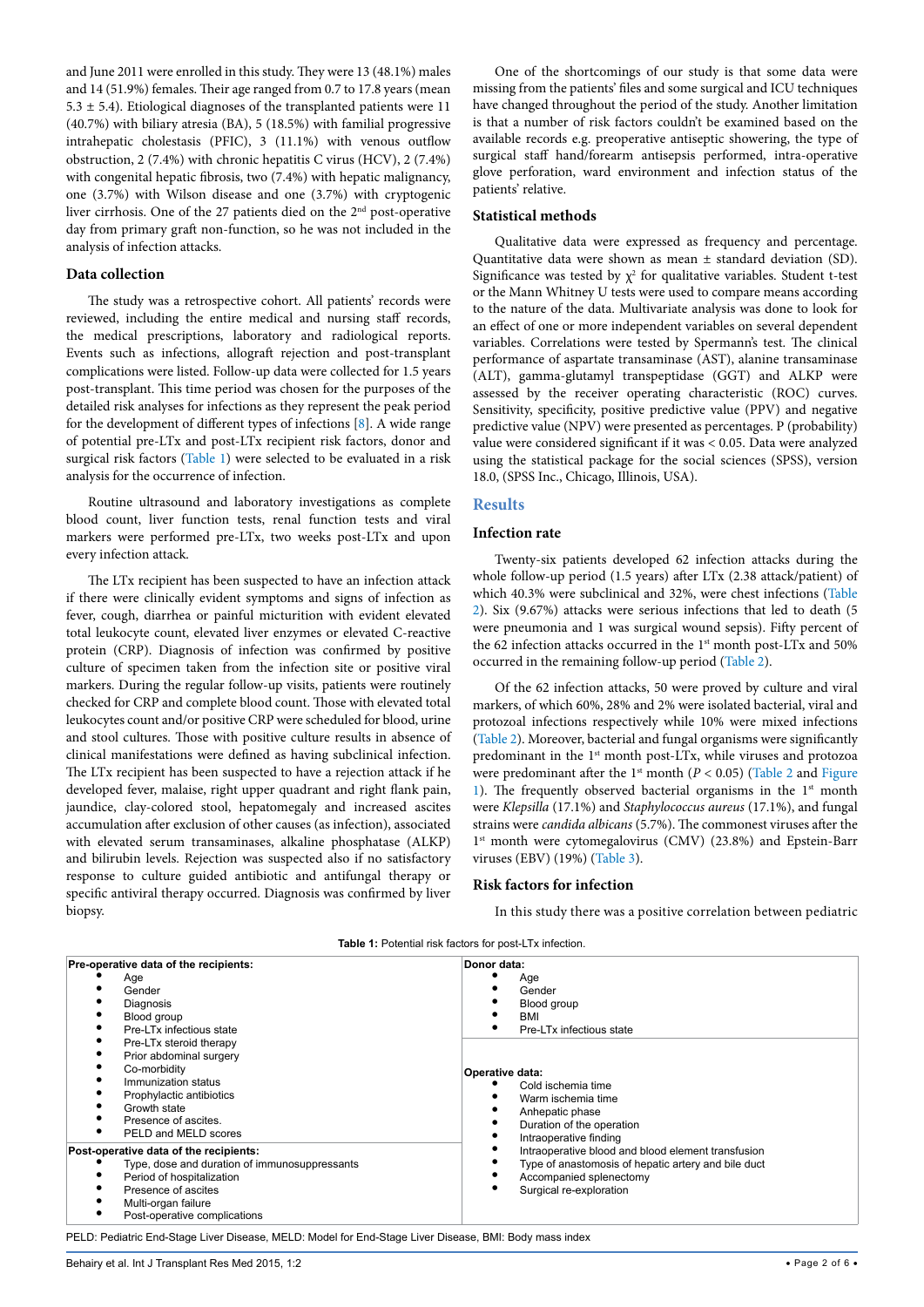<span id="page-2-0"></span>

|                                                                                  | 1 <sup>st</sup> month infections<br>n (%) | Infections after 1 <sup>st</sup> month<br>n (%) | <b>Total</b><br>$n$ (%)       | P-value |
|----------------------------------------------------------------------------------|-------------------------------------------|-------------------------------------------------|-------------------------------|---------|
|                                                                                  |                                           | Clinical types of infections $(n = 62)^{2}$     |                               |         |
| Subclinical infection                                                            | 17(54.8)                                  | 8(25.8)                                         | 25(40.3)                      |         |
| Chest infection                                                                  | 7(22.6)                                   | 13 (41.9)                                       | 20(32)                        |         |
| Gastroenteritis                                                                  | 0(0.0)                                    | 7(22.6)                                         | 7(11.3)                       |         |
| Surgical site infection                                                          | 6(19.4)                                   | 1(3.2)                                          | 7(11.3)                       | 0.001   |
| Otitis media                                                                     | 1(3.2)                                    | 1(3.2)                                          | 2(3.2)                        |         |
| Pharyngitis                                                                      | 0(0.0)                                    | 1(3.2)                                          | 1(1.6)                        |         |
| Total                                                                            | 31(50)                                    | 31(50)                                          | 62 (100)                      |         |
|                                                                                  |                                           | Type of organism $(n = 50)^{n}$                 |                               |         |
| Bacterial                                                                        | 23 (74.2)                                 | 73(6.8)                                         | 30(60)                        |         |
| Viral                                                                            | 4(12.9)                                   | 10(52.6)                                        | 14 (28)                       |         |
| Protozoal                                                                        | 0.0                                       | 1(5.3)                                          | 1(2)                          |         |
| Combined infection:<br>Bacterial + viral<br>Viral + fungal<br>Bacterial + fungal | 4(12.9)<br>1(3.2)<br>2(6.5)<br>1(3.2)     | 1(3.3)<br>0.0<br>1(5.3)<br>0.0                  | 5(10)<br>1(6)<br>3(2)<br>1(2) | 0.031   |
| Total                                                                            | 31 (62)                                   | 19 (38)                                         | 50 (100)                      |         |

\* Total number of infection attacks proved either clinically or by cultures and viral markers Total number of infection attacks proved by cultures and viral markers

<span id="page-2-1"></span>**Table 3:** Causative organisms of the infection attacks in relation to the timecourse post-LTx.

| <b>Pathogens</b>             | During the 1st month   After the 1st month<br>n (%) | $n$ (%)  |  |
|------------------------------|-----------------------------------------------------|----------|--|
| Viral                        |                                                     |          |  |
| <b>CMV</b>                   | 3(8.6)                                              | 5(23.8)  |  |
| EBV                          | 3(8.6)                                              | 4(19.0)  |  |
| <b>HCV</b>                   | 1(2.9)                                              | 1(4.8)   |  |
| HSV1                         | 0.0                                                 | 1(4.8)   |  |
| HSV <sub>2</sub>             | 0.0                                                 | 1(4.8)   |  |
| Toxoplasma                   | 0.0                                                 | 1(4.8)   |  |
| <b>Bacterial</b>             |                                                     |          |  |
| Klebsilla                    | 6(17.1)                                             | 3(14.3)  |  |
| Staphylococcus aureus        | 6(17.1)                                             | 0.0      |  |
| G+ve cocci (not specified)   | $6(17.1\%)$                                         | 0.0      |  |
| Proteus                      | 3(8.6)                                              | 0.0      |  |
| Salmonella                   | 1(2.9)                                              | 0.0      |  |
| Escherichia coli             | 1(2.9)                                              | 1(4.8)   |  |
| Pseudomonus                  | 1(2.9)                                              | 1(4.8)   |  |
| Streptcocci                  | 1(2.9)                                              | 2(9.5)   |  |
| G-ve bacilli (not specified) | 1(2.9)                                              | 0.0      |  |
| <b>Fungal</b>                |                                                     |          |  |
| Candida albicans             | 2(5.7)                                              | 0.0      |  |
| Protozoal                    |                                                     |          |  |
| Giarda                       | 0.0                                                 | 1(4.8)   |  |
| Total                        | 35 (100)                                            | 21 (100) |  |

CMV: Cytomegalovirus, EBV: Epstein - Barr Virus, HCV: Hepatitis C Virus, HSV: Herpes Simplex Virus, G+ve: Gram Positive, G-ve: Gram Negative

end-stage liver disease (PELD)/Model for end-stage liver disease (MELD) scores [\[9\]](#page-5-8) and the number of infection attacks in the 1<sup>st</sup> month post-LTx ( $r = 0.459$ ,  $P = 0.036$ ). In the univariate analysis model, older age and higher body mass index (BMI) of the donors were related to post-LTx infection in the recipients during the 1<sup>st</sup> month ( $P < 0.05$ ), while there was no significant relation to the other studied parameters. In the multivariate analysis model, the donor age and BMI showed no significance. The higher incidence of infections were in patients who began their immunosuppressive regimen the day just before LTx (63.7%), while there was no significant difference as regard the starting dose of immunosuppressant ( $P > 0.05$ ) ([Table 4](#page-3-0)). We found that the period of intensive care unit (ICU) stay encompasses 88.9% of infection attacks in the 1st month post-LTx and 77.4% of the infection attacks during the total period of post-operative hospitalization, while there was no statistical significance regarding the other studied parameters.

#### **Discrimination between infection and rejection**

Rejection occurred in 9/26 (34.6%) of recipients during the whole follow-up period. Acute rejection accounted for 56.3% of total rejection attacks, while chronic rejection occurred in 43.7% and none suffered hyper-acute rejection. In the univariate analysis model, the mean levels of AST, ALT, ALKP and GGT were significantly higher in patients with rejection than in patients with infection (*P* < 0.05), while total bilirubin and FKL were comparable in both conditions [\(Table 5\)](#page-3-1). In the multivariate analysis model, the ALT showed no significance. AST, ALT, ALKP and GGT at cutoff levels of 101, 101, 433 and 231 IU/L, respectively, were able to discriminate between rejection and infection attacks. The highest accuracy were for ALKP (84.4%) followed by the GGT (80.2%) ([Figure 2\)](#page-4-0). In addition, combining these parameters together had 81.3% sensitivity, 95.5% specificity, 86.6% PPV and 95.5% NPV with the accuracy increased up to 88.4%.

#### **Discussion**

Liver transplantation is an established line of therapy for irreversible acute and chronic liver disease. It has dramatically changed the prognosis of children dying of liver failure [[10](#page-5-9)]. The current study revealed that, BA was the commonest indication for LTx (40.7%) followed by PFIC (18.5%). In agreement with our results Engelmann et al. [[11](#page-5-10)] reported that BA accounts for at least 50% of all liver transplants in children.



As a threat for the success of LTx, infection was the interest of the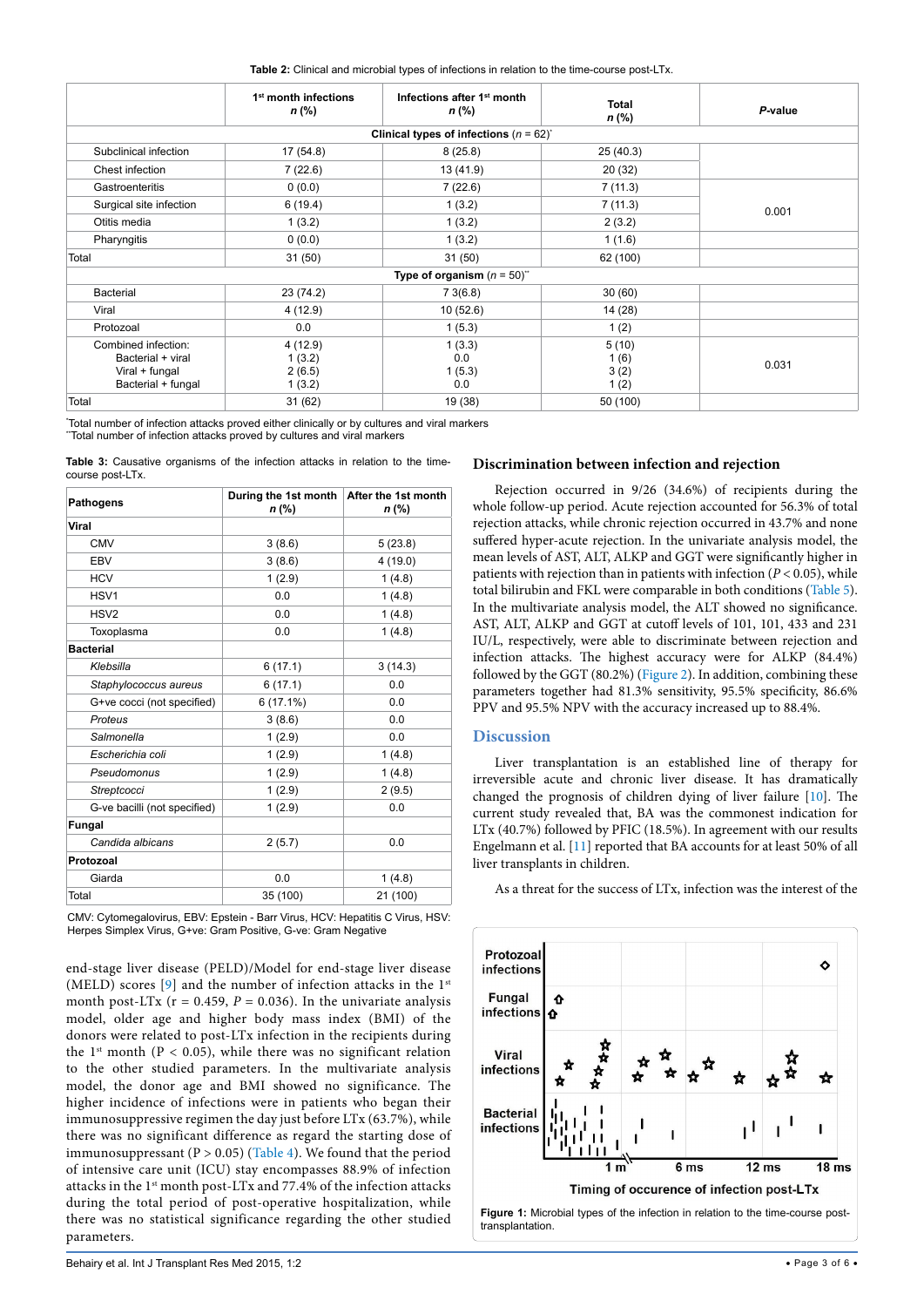<span id="page-3-0"></span>**Table 4:** Comparison of demographic, pre-operative, operative, post-operative and donor data between patient with and those without infection during the first postoperative month.

|                                                                                                              | Non infection<br>$(n = 4)$       | Infection<br>$(n = 22)$                  | P-value<br>(univariate) | P-value<br>(multivariate) |
|--------------------------------------------------------------------------------------------------------------|----------------------------------|------------------------------------------|-------------------------|---------------------------|
| Demographic data of recipient                                                                                |                                  |                                          |                         |                           |
| Gender:<br>Male<br>Female                                                                                    | 3(23.1)<br>1(7.7)                | 10(76.9)<br>12 (92.3)                    | 0.6                     | <b>NS</b>                 |
| Age                                                                                                          | $3.7 \pm 5.5$                    | $5.8 \pm 5.6$                            | 0.1                     | <b>NS</b>                 |
| Pre-LTx data                                                                                                 |                                  |                                          |                         |                           |
| Pre-LTx infection                                                                                            | 3(75)                            | 11(50)                                   | 0.7                     | <b>NS</b>                 |
| Pre-LTx steroid therapy                                                                                      | 0.0                              | 1(4.5)                                   | $\mathbf{1}$            | <b>NS</b>                 |
| Prior abdominal surgery                                                                                      | 1(25)                            | 5(22.7)                                  | $\mathbf{1}$            | <b>NS</b>                 |
| Growth failure                                                                                               | 3(75)                            | 10(45.5)                                 | 0.6                     | <b>NS</b>                 |
| Donor data                                                                                                   |                                  |                                          |                         |                           |
| Age of the donor                                                                                             | $25.5 \pm 3.7$                   | $33.2 \pm 4.4$                           | 0.005                   | <b>NS</b>                 |
| <b>BMI</b>                                                                                                   | $21.4 \pm 1.3$                   | $26.4 \pm 3.9$                           | $0.016$ <sup>*</sup>    | <b>NS</b>                 |
| <b>Surgical data</b>                                                                                         |                                  |                                          |                         |                           |
| Type of anastomosis of HA:<br>End to end                                                                     | 4(100)                           | 22 (100)                                 | $\overline{a}$          |                           |
| Type of anastomosis of bile duct: $(n = 18)$<br>Duct to duct<br>Roux-en-y                                    | 1(33.3)<br>2(66.7)               | 3(20)<br>12 (80)                         | 1                       | <b>NS</b>                 |
| Surgical re-exploration                                                                                      | 0.0                              | 2(9.1)                                   | $\mathbf{1}$            | <b>NS</b>                 |
| Cold ischemia time (minutes)                                                                                 | $49.2 \pm 33.6$                  | $61.7 \pm 25.6$                          | 0.7                     | <b>NS</b>                 |
| Warm ischemia time (minutes)                                                                                 | $36 \pm 6.37$                    | $40.6 \pm 12.5$                          | 0.6                     | <b>NS</b>                 |
| Anhepatic phase (minutes)                                                                                    | $11 \pm 1.4$                     | $75.7 \pm 45.3$                          | $0.03^{\circ}$          | <b>NS</b>                 |
| Period of the operation (hours)                                                                              | $9.8 \pm 1.13$                   | $10.1 \pm 2$                             | 0.55                    | <b>NS</b>                 |
| Post-LTx Immunosuppressant                                                                                   |                                  |                                          |                         |                           |
| Starting dose: $(n = 25)$<br>Average<br>Low<br>High                                                          | 3(100)<br>0.0<br>0.0             | 10(45.5)<br>9(40.9)<br>3(13.6)           | 0.2                     | <b>NS</b>                 |
| Starting time: $(n = 25)$<br>The day before LTx<br>The day after LTx<br>2 days after LTx<br>3 days after LTx | 2(66.7)<br>1(33.3)<br>0.0<br>0.0 | 14 (63.7)<br>6(27.3)<br>1(4.5)<br>1(4.5) | 0.79                    | <b>NS</b>                 |
| <b>Post-LTx Complications</b>                                                                                |                                  |                                          |                         |                           |
| Vascular complications                                                                                       | 2(50)                            | 9(40.9)                                  | 0.6                     | <b>NS</b>                 |
| <b>Biliary complications</b>                                                                                 | 1(25)                            | 4(18.2)                                  | 1                       | <b>NS</b>                 |
| Rejection                                                                                                    | 0.0                              | 4(18.2)                                  | 0.73                    | <b>NS</b>                 |

LTx (liver transplantation)

NS (not significant)

<span id="page-3-1"></span>**Table 5:** Transaminases, biliary enzymes, bilirubin and FKL levels in patients with infection compared to those with rejection.

|                   | Infection<br>$(n = 62)$ | Rejection<br>$(n = 16)$ | $P$ -value<br>(univariate) | $P$ -value<br>(multivariate) |
|-------------------|-------------------------|-------------------------|----------------------------|------------------------------|
| AST (IU/L)        | $108.22 \pm 119.5$      | $215.1 \pm 131.1$       | $0.004^{\circ}$            | 0.017                        |
| ALT (IU/L)        | $143.5 \pm 198.4$       | $188.8 \pm 117.7$       | $0.04^{\circ}$             | <b>NS</b>                    |
| ALKP (IU/L)       | $287.5 \pm 237.7$       | $957.4 \pm 681.8$       | < 0.0001                   | < 0.0001                     |
| GGT (IU/L)        | $164.5 \pm 169.9$       | $476 \pm 380$           | < 0.0001                   | < 0.0001                     |
| Total BIL (mg/dl) | $5.7 \pm 5.8$           | $6.2 \pm 7.7$           | 0.87                       | <b>NS</b>                    |
| FKL (ng/ml)       | $9.58 \pm 5.2$          | $10.2 \pm 5.8$          | 0.66                       | <b>NS</b>                    |

AST: Aspartate Transaminases, ALT: Alanine Transaminases, ALKP: Alkaline Phosphatase, GGT: Gamma-glutamyl Transpeptidase, BIL: Bilirubin, FKL: FK Trough Level, SD: Standard Deviation, NS (not significant)

hepatologists. In the current study we aimed to shed the light on the frequency and risk factors related to post-LTx infection.

The 1<sup>st</sup> month post-LTx is considered the most critical period in the post-transplant life. Despite the short duration, it encountered nearly 50% of infection attacks. Allover the study period, 62 infection attacks have occurred (2.38 attack/patient), of which, only 6 (9.67%) were serious infections that led to death (5 of these were pneumonia and 1 was surgical wound sepsis). Subclinical infection accounted for 40.3% of the infection attacks that occurred in 18 months pos-LTx, followed by chest infections (32%). This means that a large percentage of patients suffering infection may not present clinically. For that, close follow up and the use of sensitive monitors of infections are very critical in post-LTx patients.

Bacterial and fungal organisms were predominant in the 1<sup>st</sup> month

post-LTx, while viral and protozoal organisms were predominant thereafter. In hand with our results, Nafady-Hego et al*.* [\[12\]](#page-5-11) found that most of the bacterial and fungal infections occurred within the 1st month. Similarly, Kim et al**.** [[5\]](#page-5-4) reported that most of the bacterial and fungal infections occurred within one month after LDLT, whereas most viral infections occurred after one month.

The frequently observed bacterial organisms in the  $1<sup>st</sup>$  month were *Klepsilla* (17.1%) and *Staphylococcus aureus* (17.1%), and fungal strains were *Candida albicans* (5.7%). The commonest viruses after the 1<sup>st</sup> month were cytomegalovirus (23.8%) and Epstein-Barr viruses (19%).

Of the pre-operative data, only PELD/MELD score showed significant positive correlation with the frequency of the  $1<sup>st</sup>$  month infection attacks (P < 0.05). However, Pre-LTx infectious state, pre-LTx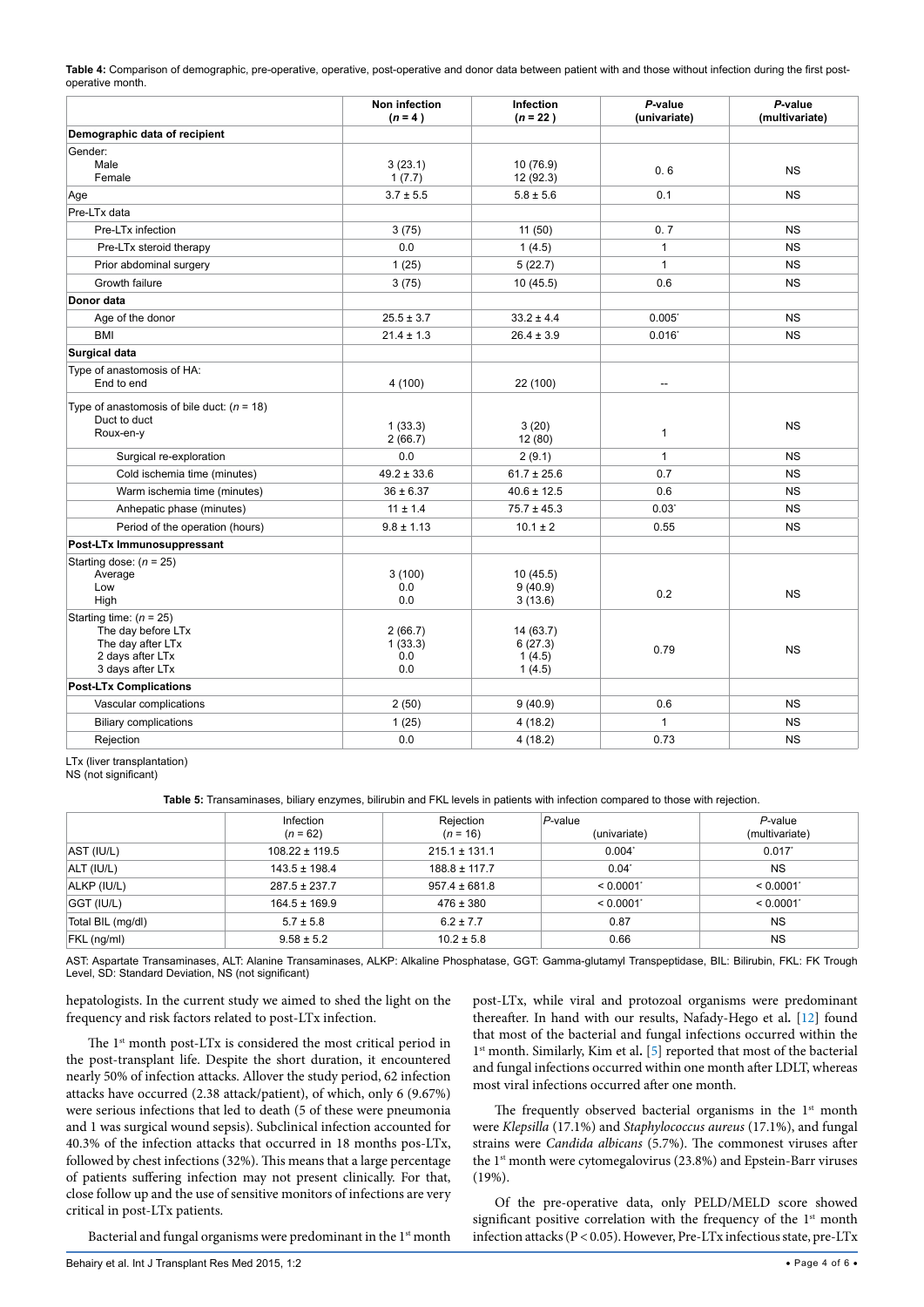<span id="page-4-0"></span>

steroid therapy, receiving hepatitis B vaccine and presence of growth failure showed no statistical difference between infection and noninfection group in 1<sup>st</sup> month ( $P > 0.05$ ). On the other hand, Garcia et al*.* [[13](#page-5-12)] found that infection was more frequent in transplanted patient suffering growth failure and pre-LTx infections.

Older age and higher BMI of the donors were associated with the occurrence of infection in the recipients during the 1<sup>st</sup> month post-LTx ( $P < 0.05$ ). Máthé et al. [[14](#page-5-13)] reported that, higher donor age and BMI has a deleterious impact on early allograft function and patient mortality. Advanced age impairs the regenerative capacity of the liver. The risk ratio increases from 1.00 (donor age < 40 years), to 1.17 (donor age 40 - 49 years), to 1.32 (donor age 50 - 59 years), to 1.53 (donor age 60 - 69 years), to 1.65 (donor age > 70 years). For that, whenever multiple donors are available "which is not always the case" the selection priority should be for those with younger age and lower BMI.

Prolonged anhepatic phase was found to be a significant risk factor for the occurrence of infection (P < 0.05) in  $1<sup>st</sup>$  month; while other surgical and intraoperative parameters were nearly comparable in patients with and those without infection. Kusne et al. [[15](#page-5-14)] found that roux-en-y biliary anastomosis, prolonged cold ischemia time and prolonged operative time (> 12 hours) were associated with increased risk of post-operative infection. The lack of evident significance for such parameters in our study may be due to the small number of patients.

We found that the period of ICU stay encompasses 88.9% of infection attacks in the 1st month post-LTx and 77.4% of the infection attacks during the total period of post-operative hospitalization. This red flag points out how much attention must be paid for such critical post-LTx period. Bouchut et al. [\[16](#page-5-15)] reported that prolonged ICU stay > 19 days was associated with increased risk of infection.

The distinction whether the patient is suffering infection or

rejection is sometimes challenging as both may have fever, malaise, and elevated transaminases and bilirubin levels [\[17\]](#page-5-16). Furthermore, although liver biopsy is conclusive, it carries the risk of invasive procedures and time consuming to interpret  $[18]$  $[18]$ . In our study, we found that the mean levels of AST, ALT, ALKP and GGT were significantly higher in patients with rejection than in those with infection  $(P < 0.05)$ , while total bilirubin and FKL showed no significant difference between both conditions. The highest accuracy were for ALKP (84.4%) followed by the GGT (80.2%). Combining these parameters together has improved the accuracy up to 88.4% which may facilitate the rapid decision for management of the suspected attack.

From previous results we can recommend that; special attention must be paid to the proper sterilization of the operation theater and the ICU belongings, close follow up and the use of sensitive monitors of infections must be employed in post-LTx patients. The donor selection priority should be for those with younger age and lower BMI. The socio-economic status of the recipient should be put in mind, so detailed patient education against daily infection risks is mandatory. Consider work-related issues especially if the patient deals with animals and reduce the risk of respiratory infections by avoiding crowded places and exposure to tobacco smoke. Early introduction of anti-rejection therapy is advised once significant elevation of AST, ALT, ALKP and GGT is noticed, before unavoidable graft loss occurs even if FKL is high or normal.

#### **Conclusion**

Infection was found to be a significant cause of morbidity after pediatric LTx. The most incriminated risk factors for occurrence of infection were related to the higher donor age and BMI, surgical complications and longer ICU stay. Transaminases and biliary enzymes, but not FKL, were significant discriminators between infection and rejection, with higher levels in the latter.